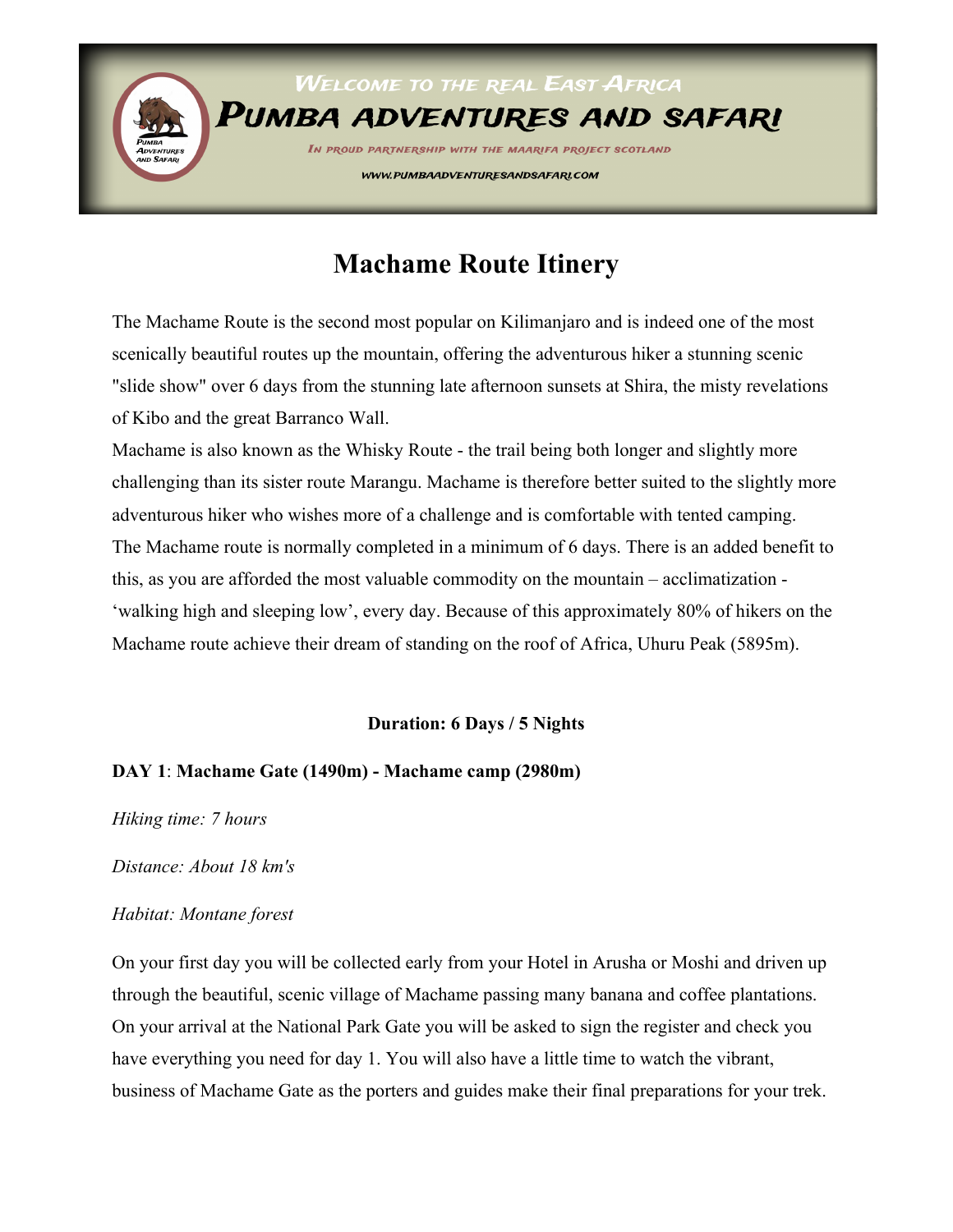The start of your route is through rain forest and as the name suggests, there is a possibility that it may actually rain! Please make sure that along with sun screen and a hat you also have waterproofs in your day rucksack – just in case! Walking Pole Pole (slowly slowly) allows your body to acclimitise as you gain altitude. It also enables you to conserve much needed energy, and most importantly enjoy the environment and the company. You will arrive at Machame Camp in the late afternoon. Your porters (arriving at the camp site long before you) will have erected your tent and prepared afternoon tea and snacks. In the evening the porters will boil drinking and washing water and the cook will prepare dinner, before you retire to your tent for the night. Night temperatures can already drop to freezing point at this campsite.

#### **DAY 2: Machame camp (2980m) - Shira camp (3840m)**

*Hiking time: 6 hours* 

*Distance: About 9 km's* 

#### *Habitat: Moorland*

You rise early at Machame camp and after breakfast you climb an hour or so to the top of the forest, then for 2 hours at a gentler gradient through the moorland zone. After a short lunch and rest, you continue up a rocky ridge onto the Shira plateau. By now you will be able to see in an easterly direction over to the Western Breach of Kilimanjaro with its stunning glaciers. You are now due west of Kibo and after a short hike you will reach the Shira campsite at 3,840m. The domestic routines are the same each day and your porters will have everything ready for your arrival at camp.

The night at this exposed camp will even be colder than the previous night, with temperatures dropping to well below freezing. Wrapping up warmly before the temperature drops quickly helps your body to retain heat and lets you also enjoy the splendor of sunset and the dark evening sky illuminated by millions of stars.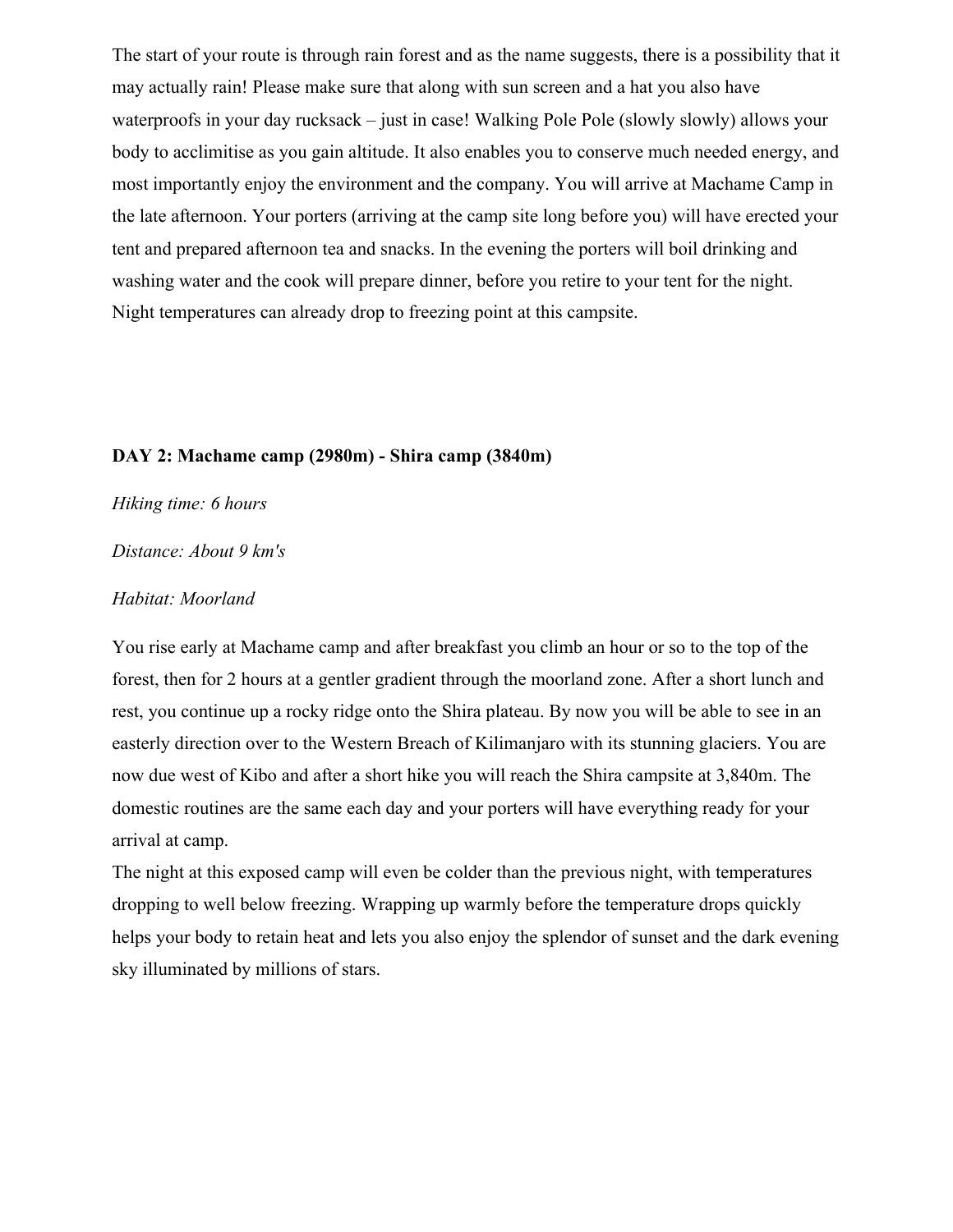#### **DAY 3: Shira (3840m) - Lava Tower (4630m) - Barranco camp (3950m)**

*Hiking time: 7 hours* 

*Distance: About 15 km* 

# *Habitat: Semi desert*

The route now turns east into a semi desert and rocky landscape surrounding Lava Tower, where you reach an altitude of 4630m. Many people say this is the toughest day so far because it is now that the effects of altitude begin to be felt. This descent to Barranco camp (3950m) takes about 2 hours and provides fabulous opportunities to take photographs of the Western Breach and Breach Wall.

Your camp is situated in a valley below the Breach and the Great Barranco Wall –the Wall being your route for the following day.

# **DAY 4: Barranco camp (3950m) - Barafu camp (4550m)**

*Hiking time: 7 hours* 

*Distance: About 13 km*

# *Habitat: Alpine desert*

On day 4 you will be presented with the relatively steep Barranco 'Breakfast' climb, a 257 meter scramble up the Barranco Wall. Be prepared to use all four limbs as you slowly traverse the wall to the top of the Karanga Valley and are rewarded by Topping out just below the Heim Glacier, with stunning views above the clouds.

From here you follow a path that meanders through the Karanga Valley over intervening ridges and valleys to Karanga Camp (3,960 meters).

Barafu (4,680m) is your final ascent camp. On arrival you will be guided to rest in the shade of your tent before dinner then sleep as much as possible prior to being awoken around 11pm for a hot drink and light snack before beginning your summit attempt at midnight.

It is always a good plan to be organised with all your clothing to hand and your head-torch and camera and spare batteries kept warm.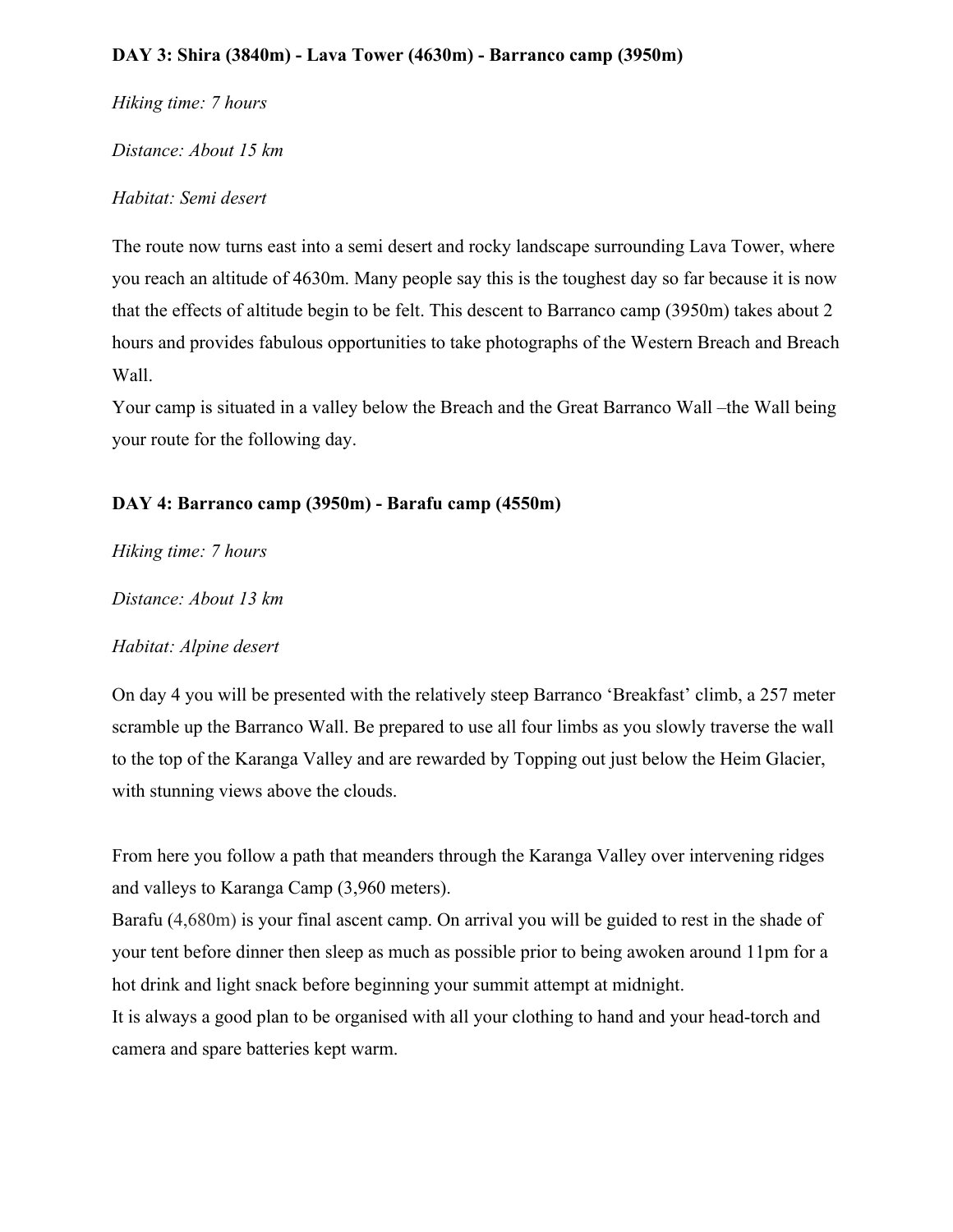# **Day 5 – Barafu Camp (4,680 meters) to Uhuru Peak (5,895 meters) and then Mweka Camp**

# **(3,100 meters)**

*Distance: 4.5km / 3 miles ascent and then 11km / 7 mile descent*

*Trekking time: 6-8 hours to the summit and then 5-8 hours to Mweka*

*Zone: Glacial zone and the all preceding zones*

Day 5 starts at midnight with a long upwards zigzagging hike with the stars above you and the heavy scree of Kibo under your feet. The going now is very slow, rough and tough. You will need to dig deep and ensure you maintain a consistent pace to push yourself up to the crater rim. Pole pole (slowly slowly) is the mantra!

After around 6 hours you will reach Stella Point (5,739m.) where you will rest, have some drinks and snacks as you watch the dawn light up the sky and the sun rise over the spectacular mountain landscape. We recommend you have your camera ready at this point to record the sun rising on your achievement so far. From Stella Point it is another 1-2 hours of a steady climb onto the crater rim and along to Uhuru Peak (5,895m.).

NOTE: Over 60% of climbers stop at Stella Point but most can make it to the summit if they are able to find the metal strength to push through. Your guides are looking after you every step of the way and want you to reach the summit as much as you do – however, if you are experiencing severe AMS symptoms you should descend immediately.

Due to the altitude your stay at Uhuru Peak will be necessarily short, but long enough for you to celebrate, savour and record the moment. You will then start heading back via Stella Point to Barafu where you will rest for a short time before beginning the descent to Mweka Camp  $(3,100m)$ .

In total you will be trekking between 12-16 hours on day 5.

# **Day 6 – Mweka Camp (3,100 meters) to Mweka Gate (1,640 meters)**

*Distance: 9km / 6 miles*

*Trekking time: 3-5 hours*

*Zone: Rainforest*

The final day on the mountain is a short one, but nonetheless tiring as your body will be

exhausted. You will walk slowly down through the wonderful rainforest scenery towards your

finish point at Mweka Gate (1,640 meters).

At the gate you will need to sign-out with the authorities and here you will also receive your certificate of achievement, either for Stella Point or for Uhuru Peak.